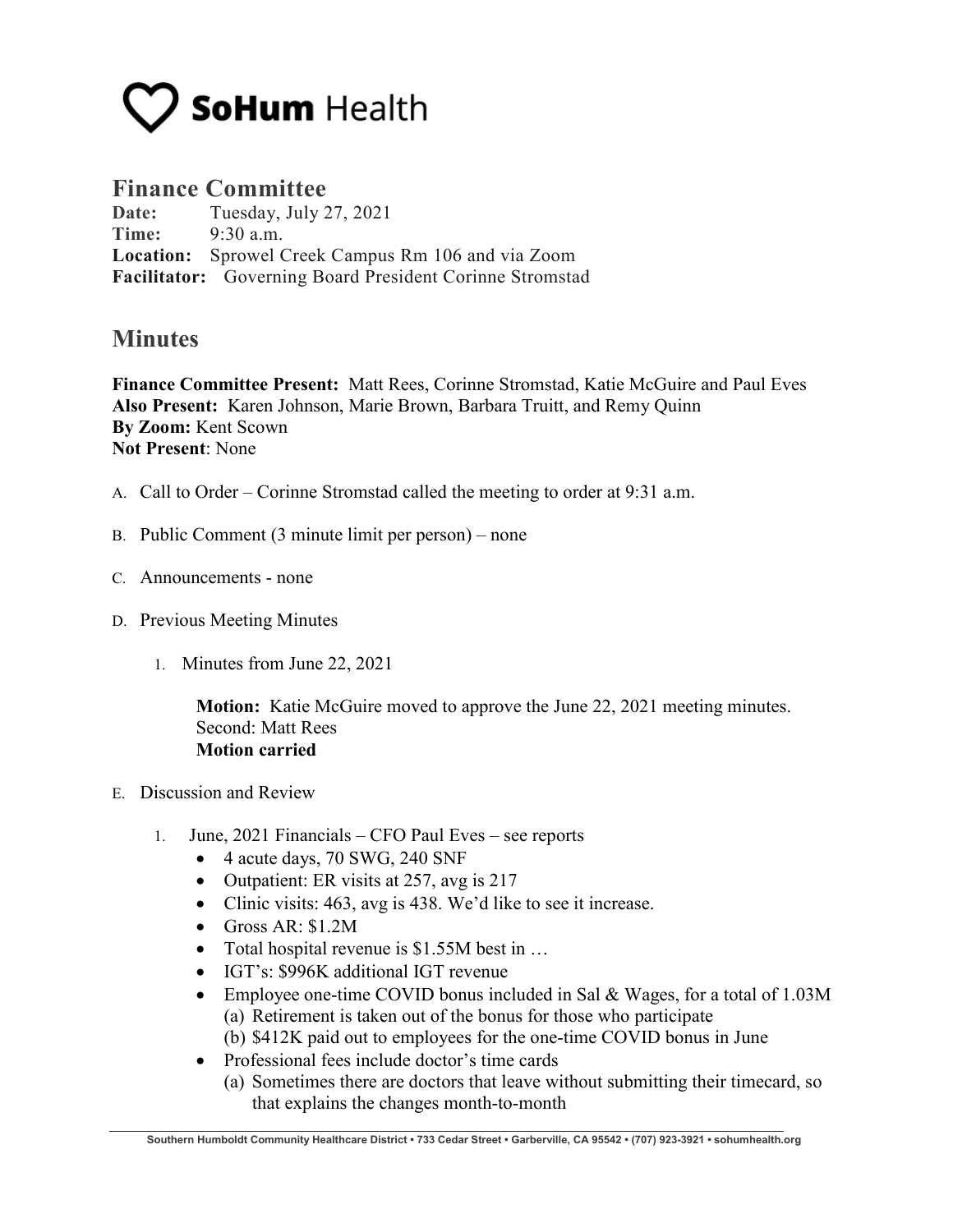## **SoHum Health**

- Net Income for the month of June is \$312K.
- Total gross rev \$1.174M
- Last month the LAIF account was \$9M, now its \$14M, but we'll begin taking money out.
- The Humboldt County Property Tax account shows \$235K, but that's April's balance. Paul hasn't received a new balance since then, despite repeated attempts. It should be about another \$500K in there.
- Medicare Accelerated loan, which we took in May, 2020, is \$4.2M. We have begun to make payments by withholding 25% of our payments from Medicare for 12 months interest free. At the end of the 12 months, in May of 2022, we'll need to make a decision as to how it's to be paid off. We'll most likely just pay it off at that time.

**Motion:** Katie McGuire moved to approve the June, 2021 Financial Statements and share with the Governing Board. Second: Matt Rees

**Motion carried**

- 2. June Revenue Cycle Reports Marie Brown see reports
	- June closed at 75.2 AR days or \$3.4M in Gross AR
	- Cash collections totaled \$919K, or 112% of May's net revenue
	- Revenue exceeded \$1.5M
	- Third Party aging increased by \$73K, yet remains at 18.7%
	- Unbilled AR increased to 8.8 days
	- New hire in PFS being trained at the clinic registration
	- All the coders are back, so they are working on the backlog
- 3. June HRG Reports Remy Quinn see report
	- Explanation for AR days and COVID admin charges being entered. (a) The time we enter the charges affects what shows up on the reports (b) Gross revenue is up for all payers in June
	- Refunds bump in process, checks returned from payee's due to lack of info on check. They will be reissued with more information
	- Clean claims continue to go up due to the training of staff.
	- Coding up to 30% due to the person at HRG in charge of the coders was helping while her staff were out and doesn't normally do it. The coders are back so things should return to normal.
	- 1 SNF bed is open and we're trying to fill it. We have only 1 SWG bed and we're trying to get more. The numbers will be down for July. The Case Management team is working hard to fill them.
	- Credentialing continues to be a problem for new providers. New providers can't accept insurances until the process is complete.

(a) Partnership can take up to 180 days for a new provider.